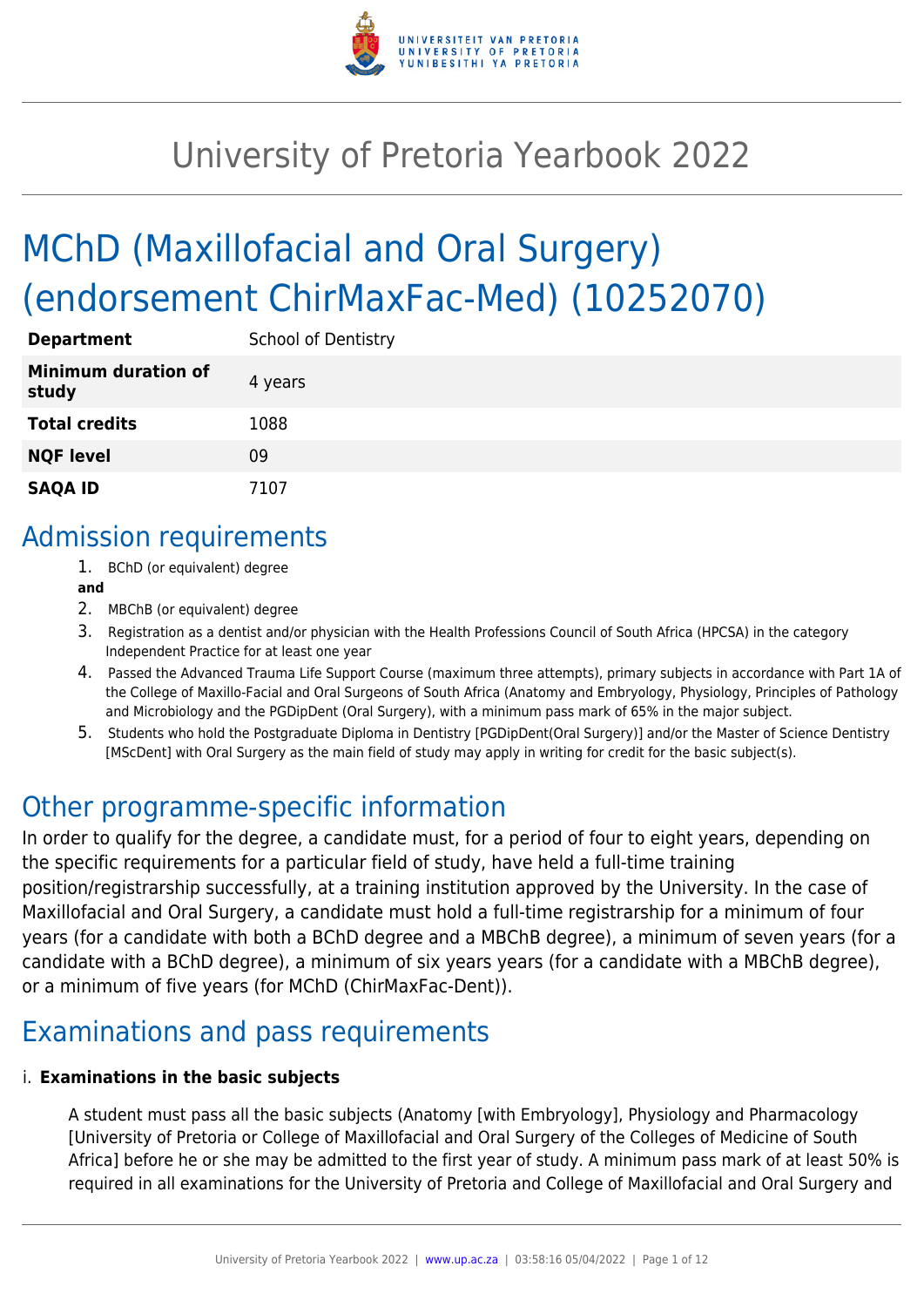

a minimum pass mark of 65% from another tertiary institution (see also the General Academic Regulations).

#### ii. **Examinations in the subsidiary (intermediary) subjects**

(The minimum pass mark is 50%.)

- a. For the endorsement Maxillofacial Surgery-Medicus, a student has to pass in Principles of surgery in the year of study as indicated, before he or she may continue with the programme.
- b. A student has to pass in Applied oral pathology at least two and a half years prior to the examination in his or her major subject.

These subsidiary subjects may be passed at the University of Pretoria or the College of Maxillofacial and Oral Surgery of the Colleges of Medicine of South Africa.

iii. If a student fails any of the subsidiary subjects Principles of surgery or Applied oral pathology, the relevant head of department may recommend that he or she be admitted to a second examination.

#### iv. **Examination and evaluation in the major subject**

- a. If a student fails his or her major subject, the student has to reapply for admission to the final examination of the College of Maxillofacial and Oral Surgery of the Colleges of Medicine of South Africa.
- b. In the light of the fact that a postgraduate student may repeat an examination in any subject only once, a student who fails a second examination, will have to discontinue the programme.
- c. If a student has been admitted to a second examination in the major subject, the relevant head of department will determine whether he or she should vacate the registrarship at the end of the training period. The student has to vacate the registrarship immediately after the second examination has been completed.
- d. Subminimum: A student must obtain a subminimum of 60% in the clinical section (operation and short cases) of the examination, with a subminimum of 50% in all the other sections for the master's degree. He or she must also comply with the requirements regarding the number of operation procedures performed in each section, as required by the relevant head of department. A final mark of at least 50% is required in order to pass in a subject.
- e. In addition to the stipulations already mentioned, the student must submit and pass a mini-dissertation (endorsement Maxillofacial Surgery-Med) or a dissertation (endorsement Maxillofacial Surgery-Dent), on an approved topic related to the major subject and submit a manuscript as required (see also the General Regulations). A complete record of operations (as a logbook) must also be submitted.

(v) The master's degree can only be conferred after the National Professional Examination [FCMFOS(SA)] has been passed (as this master's degree and the Fellowship may be used as an interwoven final equivalence examination).

### Exemption

Exemption may be granted by the Dean, on the recommendation of the relevant head of department by virtue of comparable training and/or experience in terms of the requirements of School Regulations, with the proviso that exemption from the examination and evaluation in the major subject may not be granted.

**Please note**: The regulations of the Health Professions Council of South Africa, as published in the Government Gazette No. 4631 of 11 January 1991 – Notice No. R.40 (as amended), will be used as a criterion in determining the period of exemption.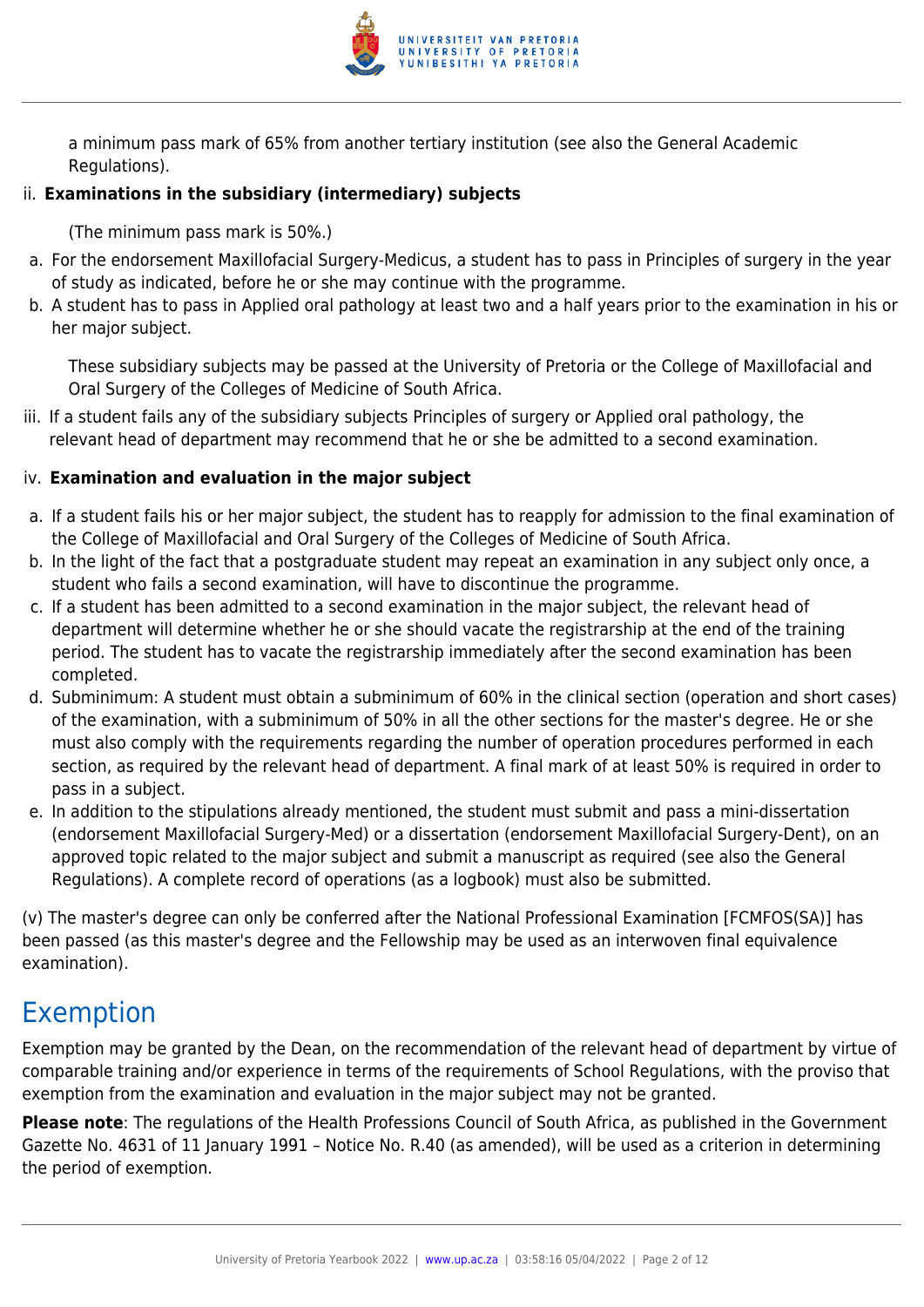

### Pass with distinction

A student who obtains a final mark of at least 75% (on the first attempt) in the major subject, qualifies to obtain the degree with distinction.

# General information

- 1. The content of the basic subjects, subsidiary subjects and attendance courses will be determined by the relevant head of department in consultation with the head of the department at Dentistry or Medicine.
- 2. General information concerning content and extent of the basic and subsidiary subjects is available at the relevant department.
- 3. Students have to ensure that certificates of satisfactory preparation are acquired in all the attendance courses.

#### **Maxillofacial and Oral Surgery**

#### **Major subject:**

Maxillofacial and oral surgery: Experience is acquired through practical and clinical training and supplemented by seminars, discussions, papers and research. Diagnosis, planning, surgical and secondary treatment of diseases, injuries and defects of the human mouth, jaws, face and related structures.

#### **Subsidiary (intermediary) subject:**

Principles of surgery: Instruction mainly by the departments of Surgery (and its divisions), Neurosurgery, Otorhinolaryngology, Ophthalmology and Family Medicine. This training takes place over nine months. Instruction in the subsidiary subject:

Principles of surgery:

#### **Endorsement ChirMaxFac-Med BVC 806**

General Surgery (including Paediatric Surgery): 2 months Intensive Care: 2 months Neurosurgery: 2 months Ophthalmology: 1 month Otorhinolaryngology: 1 month Plastic Surgery: 1 month Applied Oral Pathology: 3 months

#### **Endorsement ChirMaxFac-Dent BVC 807**

Distress Unit (Family Medicine): 1 month General Surgery (including Paediatric Surgery): 1 month Intensive Care: 2 months Neurosurgery: 2 months Ophthalmology: 1 month Otorhinolaryngology: 1 month Plastic Surgery: 1 month Applied Oral Pathology: 3 months

#### **General information concerning the endorsements ChirMaxFac-Med and ChirMaxFac-Dent**

- 1. A candidate with a BChD or BDS degree should preferably enrol for the MChD(ChirMaxFac-Med) programme.
- 2. Permission is granted to a student for (ChirMaxFac-Med) to register simultaneously for the postgraduate and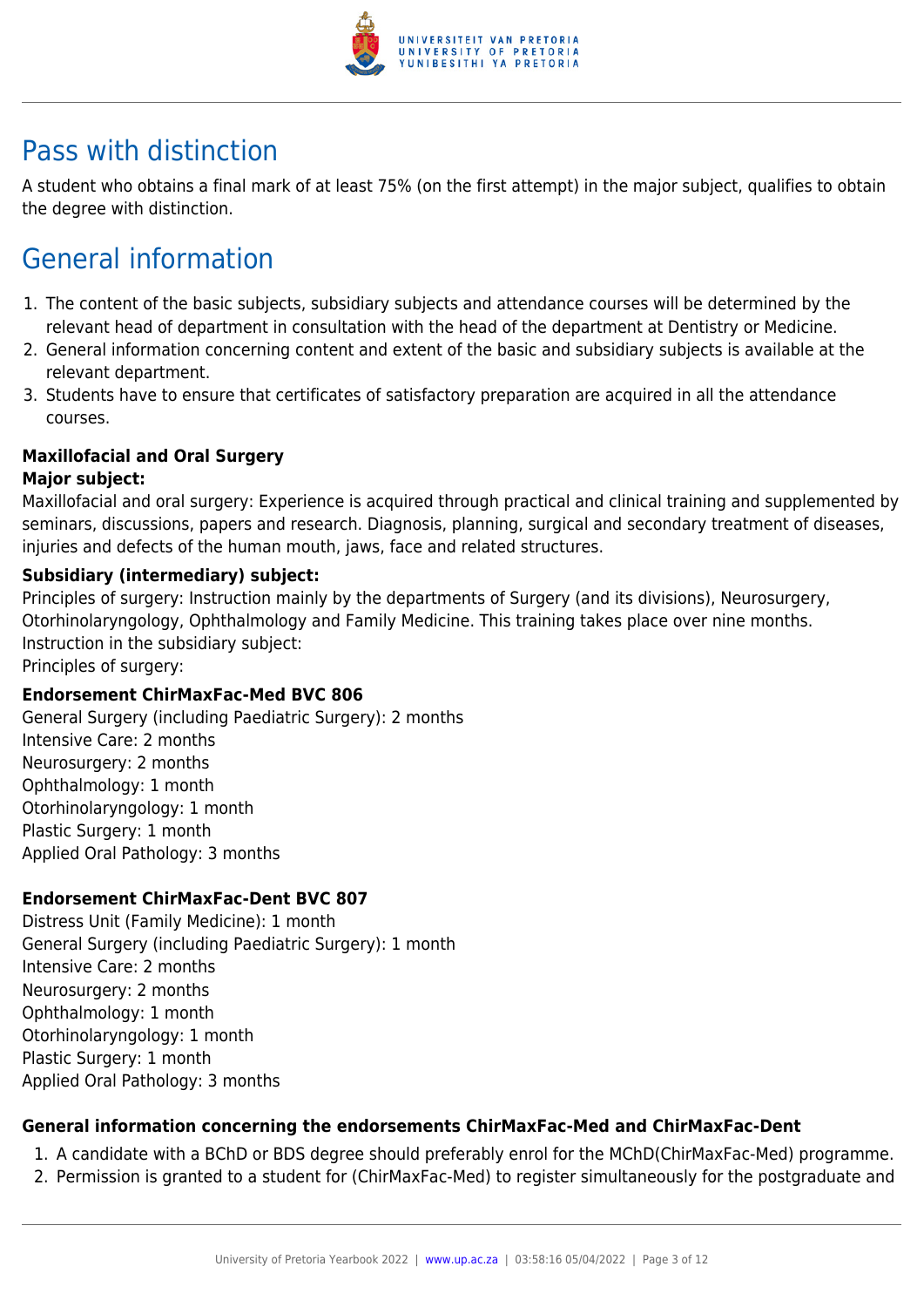

undergraduate programmes as applicable. At the end of the programme the student will have complied with all the requirements for the BChD, MBChB and MChD degrees.

- 3. The content of the basic and subsidiary (intermediary) subjects and attendance courses will be determined by the relevant head of department, in consultation with the Department of Maxillofacial and Oral Surgery.
- 4. Basic and subsidiary (intermediary) subjects: Acknowledgement of basic and/or subsidiary (intermediary) subjects may be granted if all the particular subjects have already been passed at an approved institution such as the Colleges of South Africa (College of Maxillofacial and Oral Surgery) as recommended by the relevant head of department.
- 5. Pharmacology as a basic subject has to be passed as a prerequisite before the first year of study, should all other basic subjects be acknowledged by an approved institution.
- 6. Instruction in the major subject extends over a minimum period of three years, of which the first year mainly concentrates on minor oral surgery.
- 7. A student for the endorsement ChirMaxFac-Med can only fulfil his or her clinical obligations in Principles of Surgery after he or she has complied with the requirements for the MBChB degree, as well as having completed the Certificate for Advanced Trauma Life Support (ATLS) (before commencing the registrarship).
- 8. The instruction in the last two years in the major subject takes place only after having successfully completed the subsidiary subjects.
- 9. The first year of registrarship is acknowledged as an additional year of experience for Medicine and Dentistry if the training in Maxillofacial and Oral Surgery is discontinued. However, a student who discontinues one of the subjects must resign from the registrarship immediately.
- 10. The basic subjects for Maxillofacial and Oral Surgery (endorsements ChirMaxFax-Med and ChirMaxFac-Dent) are identical.
- 11. The requirements for the major subject are: Submission of a mini-dissertation (endorsement ChirMaxFac-Med) and a dissertation (endorsement ChirMaxFac-Dent), a letter from an appropriate journal editor, acknowledging receipt of the draft manuscript, surgical portfolio (logbook) with minimum cases treated per surgical section, a prescribed summary of case reports, any publications, research abstracts, examination in a surgical procedure and examination in patient short cases conducted under examination conditions.
- 12. A student may only proceed with the final FC MFOS (SA) examination after fulfilling the requirements for the MChD(ChirMaxFac-Med or -Dent) as stipulated in 11. above.
- 13. The MChD(ChirMaxFac-Med or -Dent) may only be awarded after successfully passing the final examination for the FC MFOS (SA).
- 14. Costs or fees for any examination(s) and registration at the Colleges of Medicine of South Africa have to be met by the student.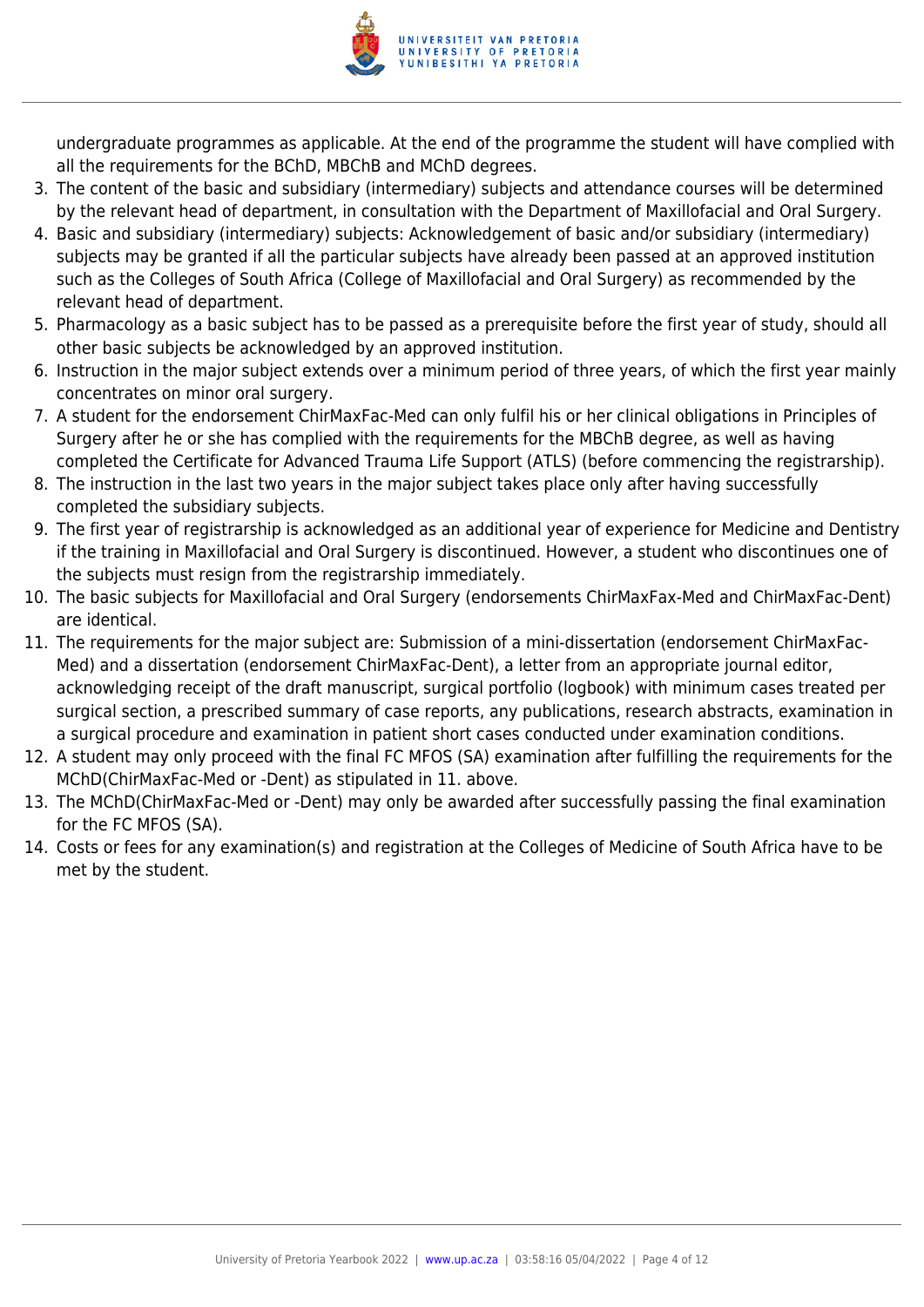

# Curriculum: Year 1

**Minimum credits: 908**

#### **Core modules**

#### **Anatomy 870 (ANA 870)**

| <b>Module credits</b>         | 36.00                          |
|-------------------------------|--------------------------------|
| <b>NQF Level</b>              | 09                             |
| <b>Prerequisites</b>          | No prerequisites.              |
| <b>Language of tuition</b>    | Module is presented in English |
| <b>Department</b>             | Anatomy                        |
| <b>Period of presentation</b> | Year                           |
|                               |                                |

#### **General pathology 808 (APA 808)**

| <b>Module credits</b>         | 24.00                          |
|-------------------------------|--------------------------------|
| <b>NQF Level</b>              | 09                             |
| <b>Prerequisites</b>          | No prerequisites.              |
| <b>Language of tuition</b>    | Module is presented in English |
| <b>Department</b>             | Anatomical Pathology           |
| <b>Period of presentation</b> | Year                           |

#### **Principles of surgery 806 (BVC 806)**

| <b>Module credits</b>         | 52.00                          |
|-------------------------------|--------------------------------|
| <b>NQF Level</b>              | 09                             |
| <b>Prerequisites</b>          | No prerequisites.              |
| <b>Language of tuition</b>    | Module is presented in English |
| <b>Department</b>             | Surgery                        |
| <b>Period of presentation</b> | Year                           |

#### **Ethics and human rights 800 (EHR 800)**

| <b>Module credits</b>         | 0.00                           |
|-------------------------------|--------------------------------|
| <b>NQF Level</b>              | 09                             |
| <b>Prerequisites</b>          | No prerequisites.              |
| <b>Language of tuition</b>    | Module is presented in English |
| <b>Department</b>             | <b>School of Dentistry</b>     |
| <b>Period of presentation</b> | Year                           |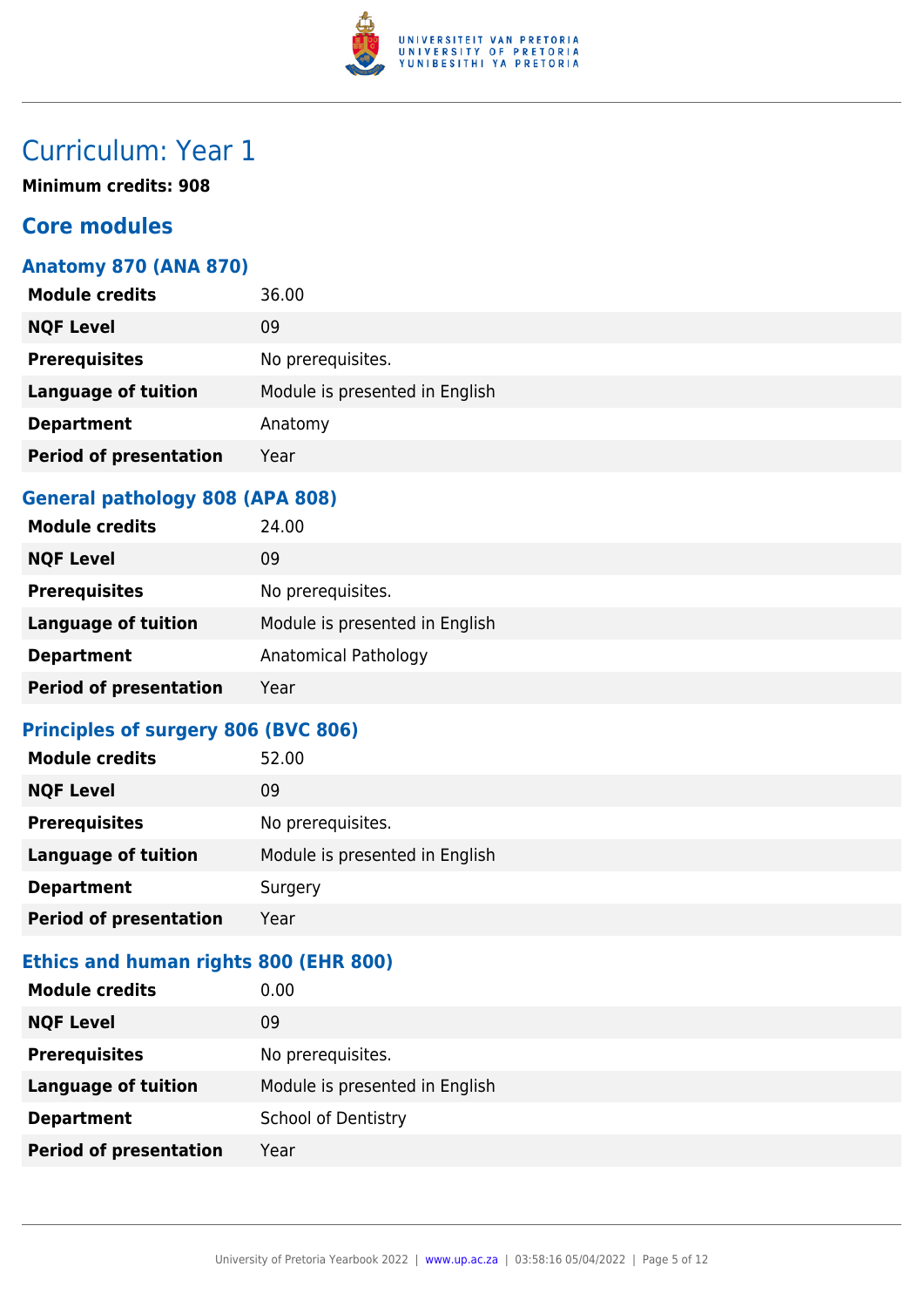

#### **Pharmacology 806 (FAR 806)**

| <b>Module credits</b>         | 36.00                          |
|-------------------------------|--------------------------------|
| <b>NQF Level</b>              | 09                             |
| <b>Prerequisites</b>          | No prerequisites.              |
| <b>Contact time</b>           | 1 discussion class per week    |
| <b>Language of tuition</b>    | Module is presented in English |
| <b>Department</b>             | Pharmacology                   |
| <b>Period of presentation</b> | Year                           |
| <b>Module content</b>         |                                |
| *Attendance module only       |                                |

#### **Physiology 806 (FSG 806)**

| <b>Module credits</b>         | 36.00                          |
|-------------------------------|--------------------------------|
| <b>NQF Level</b>              | 09                             |
| <b>Prerequisites</b>          | No prerequisites.              |
| <b>Language of tuition</b>    | Module is presented in English |
| <b>Department</b>             | Physiology                     |
| <b>Period of presentation</b> | Year                           |

#### **Maxillo-facial and oral surgery 802 (KGM 802)**

| <b>Module credits</b>         | 700.00                                          |
|-------------------------------|-------------------------------------------------|
| <b>NQF Level</b>              | 09                                              |
| <b>Prerequisites</b>          | No prerequisites.                               |
| <b>Contact time</b>           | 1 discussion class per week, 1 seminar per week |
| <b>Language of tuition</b>    | Module is presented in English                  |
| <b>Department</b>             | Maxillo Facial and Oral Surgery                 |
| <b>Period of presentation</b> | Year                                            |

#### **Oral Pathology 805 (MPG 805)**

| <b>Module credits</b>      | 24.00                           |
|----------------------------|---------------------------------|
| <b>NQF Level</b>           | 09                              |
| <b>Prerequisites</b>       | No prerequisites.               |
| <b>Contact time</b>        | 1 discussion class per week     |
| <b>Language of tuition</b> | Module is presented in English  |
| <b>Department</b>          | Oral Pathology and Oral Biology |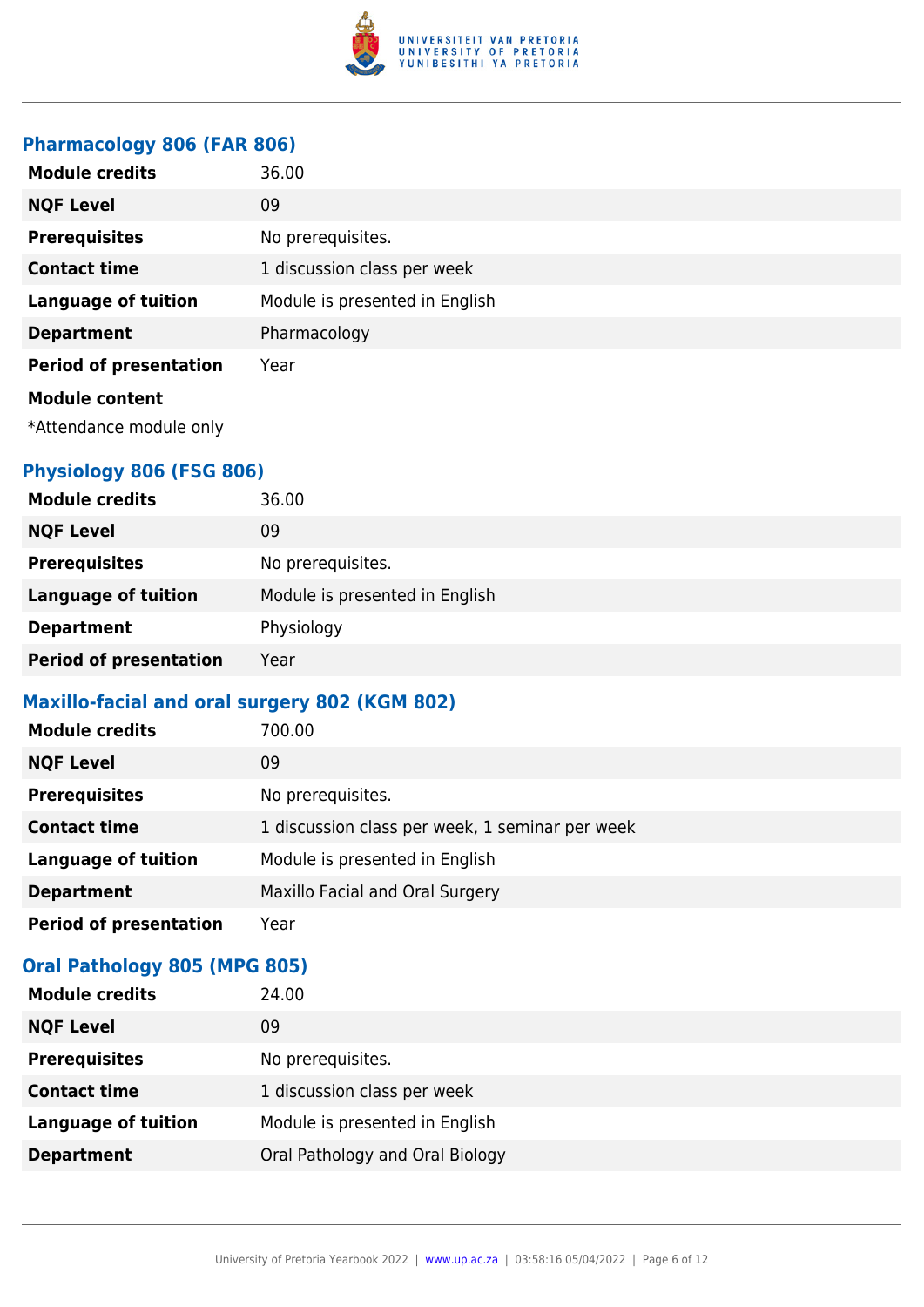

**Period of presentation** Year

#### **Applied research methodology 802 (TNM 802)**

| <b>Module credits</b>         | 0.00                                |
|-------------------------------|-------------------------------------|
| <b>NQF Level</b>              | 09                                  |
| <b>Language of tuition</b>    | Module is presented in English      |
| <b>Department</b>             | <b>Health Sciences Deans Office</b> |
| <b>Period of presentation</b> | Year                                |
| <b>Module content</b>         |                                     |

\*Attendance module only.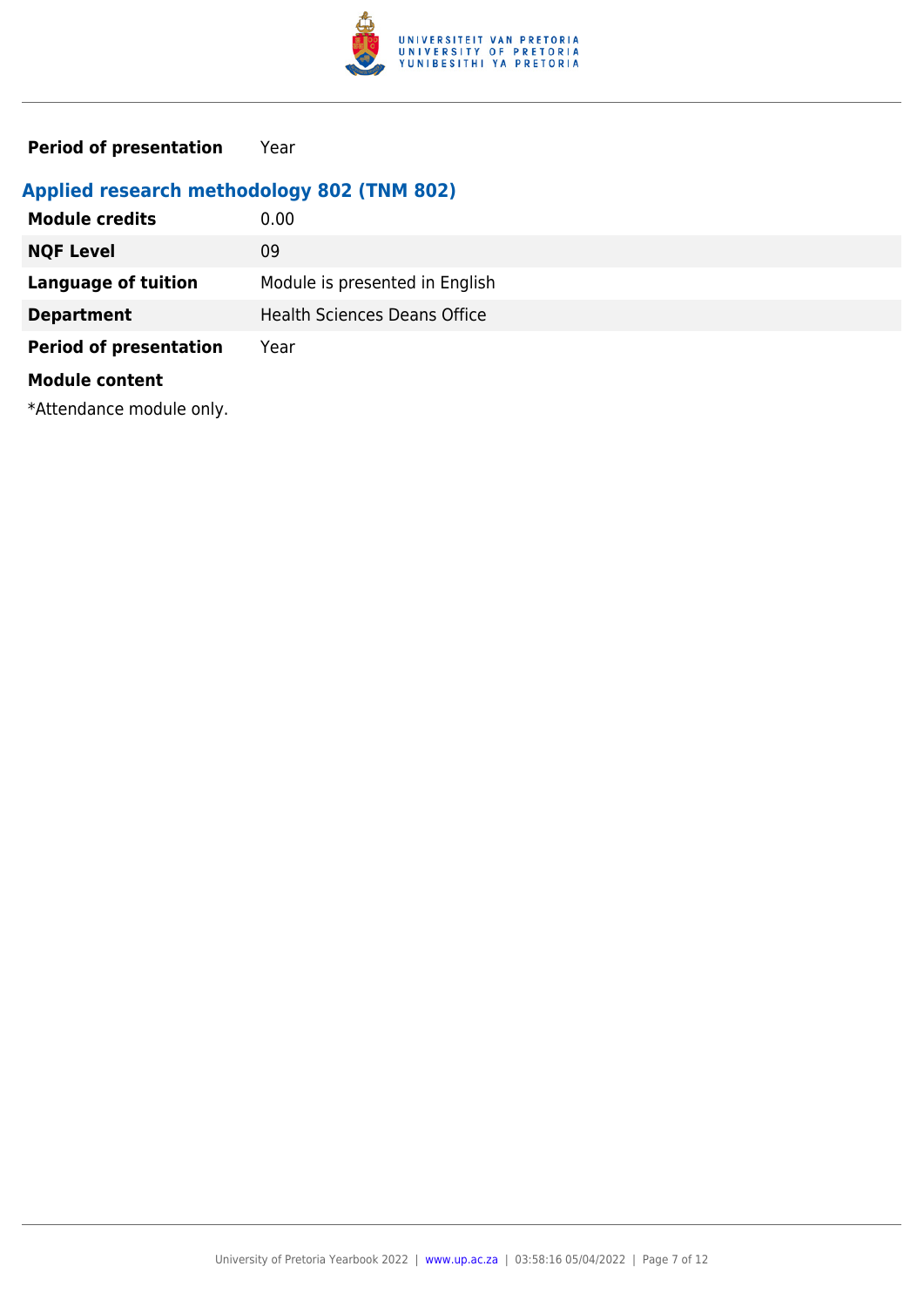

# Curriculum: Year 2

**Minimum credits: 752**

#### **Core modules**

#### **Principles of surgery 806 (BVC 806)**

| <b>Module credits</b>         | 52.00                          |
|-------------------------------|--------------------------------|
| <b>NQF Level</b>              | 09                             |
| <b>Prerequisites</b>          | No prerequisites.              |
| <b>Language of tuition</b>    | Module is presented in English |
| <b>Department</b>             | Surgery                        |
| <b>Period of presentation</b> | Year                           |
|                               |                                |

#### **Ethics and human rights 800 (EHR 800)**

| <b>Module credits</b>         | 0.00                           |
|-------------------------------|--------------------------------|
| <b>NQF Level</b>              | 09                             |
| <b>Prerequisites</b>          | No prerequisites.              |
| <b>Language of tuition</b>    | Module is presented in English |
| <b>Department</b>             | <b>School of Dentistry</b>     |
| <b>Period of presentation</b> | Year                           |

#### **Maxillo-facial and oral surgery 802 (KGM 802)**

| <b>Module credits</b>         | 700.00                                          |
|-------------------------------|-------------------------------------------------|
| <b>NQF Level</b>              | 09                                              |
| <b>Prerequisites</b>          | No prerequisites.                               |
| <b>Contact time</b>           | 1 discussion class per week, 1 seminar per week |
| <b>Language of tuition</b>    | Module is presented in English                  |
| <b>Department</b>             | Maxillo Facial and Oral Surgery                 |
| <b>Period of presentation</b> | Year                                            |

#### **Applied research methodology 802 (TNM 802)**

| <b>Module credits</b>         | 0.00                                |
|-------------------------------|-------------------------------------|
| <b>NQF Level</b>              | 09                                  |
| Language of tuition           | Module is presented in English      |
| <b>Department</b>             | <b>Health Sciences Deans Office</b> |
| <b>Period of presentation</b> | Year                                |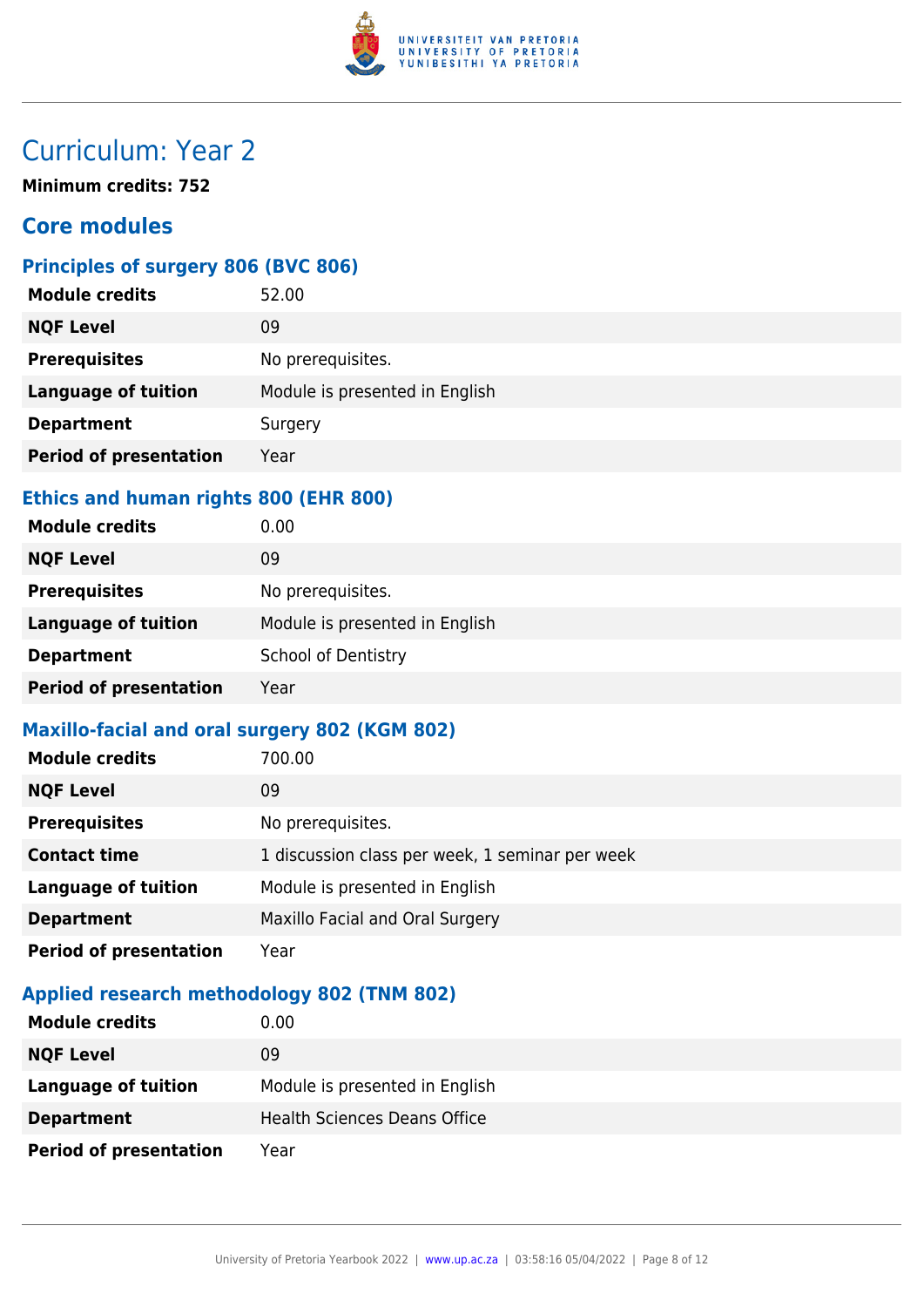

#### **Module content**

\*Attendance module only.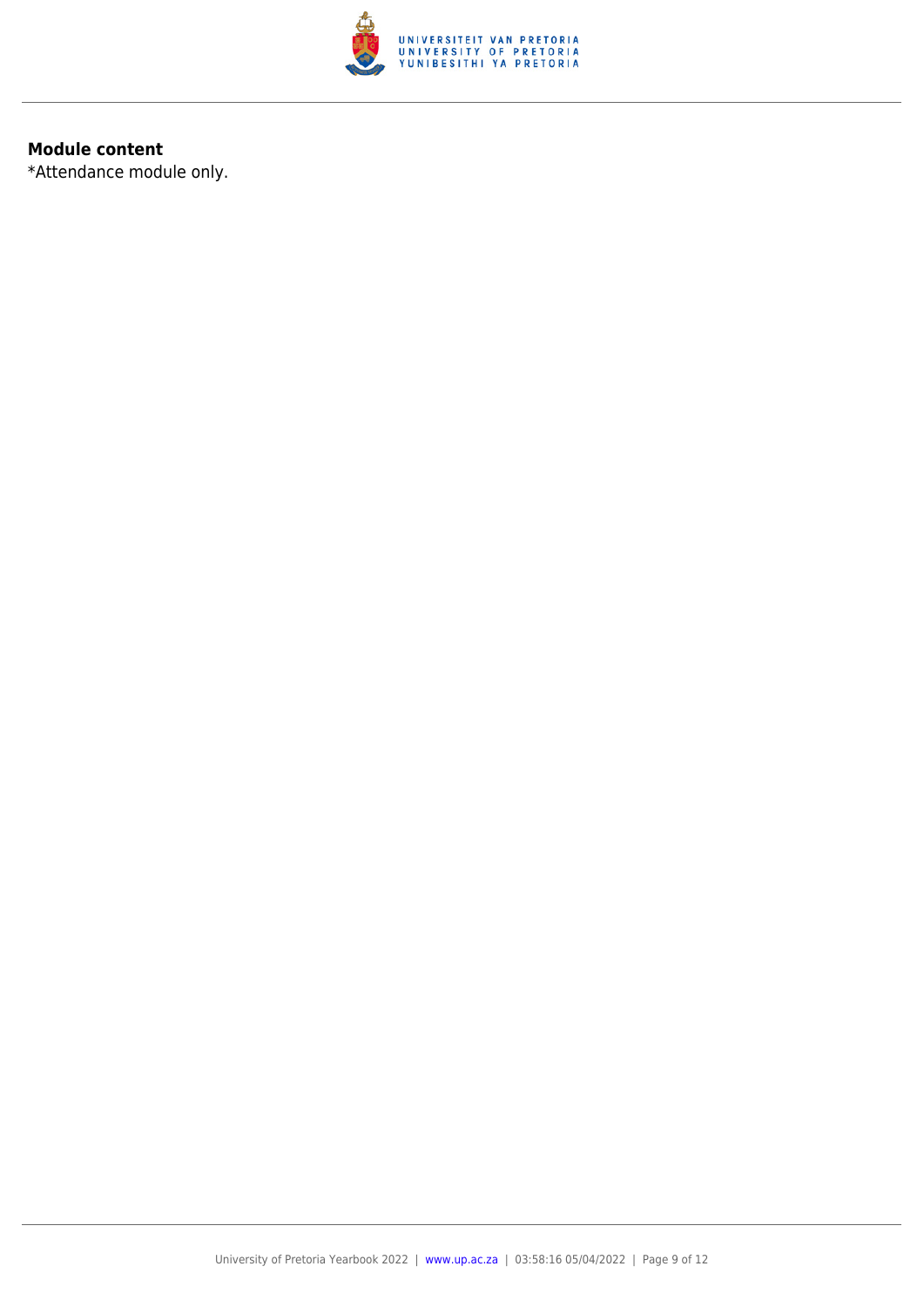

# Curriculum: Year 3

**Minimum credits: 880**

#### **Core modules**

#### **Ethics and human rights 800 (EHR 800)**

| <b>Module credits</b>         | 0.00                           |
|-------------------------------|--------------------------------|
| <b>NQF Level</b>              | 09                             |
| <b>Prerequisites</b>          | No prerequisites.              |
| <b>Language of tuition</b>    | Module is presented in English |
| <b>Department</b>             | <b>School of Dentistry</b>     |
| <b>Period of presentation</b> | Year                           |
|                               |                                |

#### **Maxillo-facial and oral surgery 802 (KGM 802)**

| <b>Module credits</b>         | 700.00                                          |
|-------------------------------|-------------------------------------------------|
| <b>NQF Level</b>              | 09                                              |
| <b>Prerequisites</b>          | No prerequisites.                               |
| <b>Contact time</b>           | 1 discussion class per week, 1 seminar per week |
| <b>Language of tuition</b>    | Module is presented in English                  |
| <b>Department</b>             | Maxillo Facial and Oral Surgery                 |
| <b>Period of presentation</b> | Year                                            |

#### **Dissertation: Maxillofacial and Oral surgery 893 (KGM 893)**

| <b>Module credits</b>         | 180.00                          |
|-------------------------------|---------------------------------|
| <b>NQF Level</b>              | 09                              |
| Language of tuition           | Module is presented in English  |
| <b>Department</b>             | Maxillo Facial and Oral Surgery |
| <b>Period of presentation</b> | Year                            |
|                               |                                 |

#### **Applied research methodology 802 (TNM 802)**

| <b>Module credits</b>         | 0.00                                |
|-------------------------------|-------------------------------------|
| <b>NQF Level</b>              | 09                                  |
| <b>Language of tuition</b>    | Module is presented in English      |
| <b>Department</b>             | <b>Health Sciences Deans Office</b> |
| <b>Period of presentation</b> | Year                                |
| <b>Module content</b>         |                                     |
| *Attendance module only.      |                                     |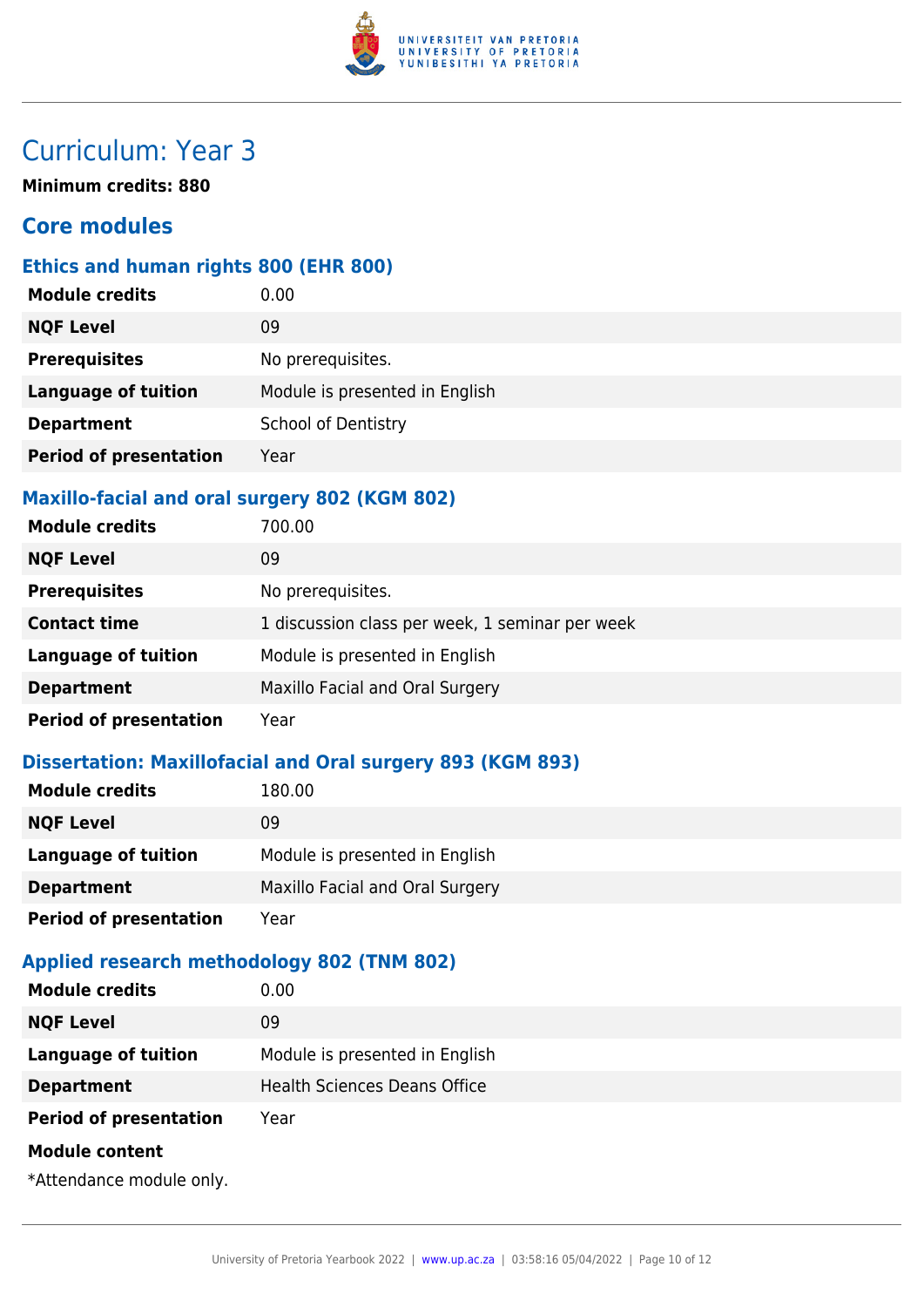

### Curriculum: Final year

**Minimum credits: 880**

#### **Core modules**

#### **Ethics and human rights 800 (EHR 800)**

| <b>Module credits</b>         | 0.00                           |
|-------------------------------|--------------------------------|
| <b>NQF Level</b>              | 09                             |
| <b>Prerequisites</b>          | No prerequisites.              |
| <b>Language of tuition</b>    | Module is presented in English |
| <b>Department</b>             | <b>School of Dentistry</b>     |
| <b>Period of presentation</b> | Year                           |
|                               |                                |

#### **Maxillo-facial and oral surgery 802 (KGM 802)**

| <b>Module credits</b>         | 700.00                                          |
|-------------------------------|-------------------------------------------------|
| <b>NQF Level</b>              | 09                                              |
| <b>Prerequisites</b>          | No prerequisites.                               |
| <b>Contact time</b>           | 1 discussion class per week, 1 seminar per week |
| <b>Language of tuition</b>    | Module is presented in English                  |
| <b>Department</b>             | Maxillo Facial and Oral Surgery                 |
| <b>Period of presentation</b> | Year                                            |

#### **Dissertation: Maxillofacial and Oral surgery 893 (KGM 893)**

| <b>Module credits</b>         | 180.00                          |
|-------------------------------|---------------------------------|
| <b>NQF Level</b>              | 09                              |
| Language of tuition           | Module is presented in English  |
| <b>Department</b>             | Maxillo Facial and Oral Surgery |
| <b>Period of presentation</b> | Year                            |
|                               |                                 |

#### **Applied research methodology 802 (TNM 802)**

| <b>Module credits</b>         | 0.00                                |
|-------------------------------|-------------------------------------|
| <b>NQF Level</b>              | 09                                  |
| <b>Language of tuition</b>    | Module is presented in English      |
| <b>Department</b>             | <b>Health Sciences Deans Office</b> |
| <b>Period of presentation</b> | Year                                |
| <b>Module content</b>         |                                     |
| *Attendance module only.      |                                     |